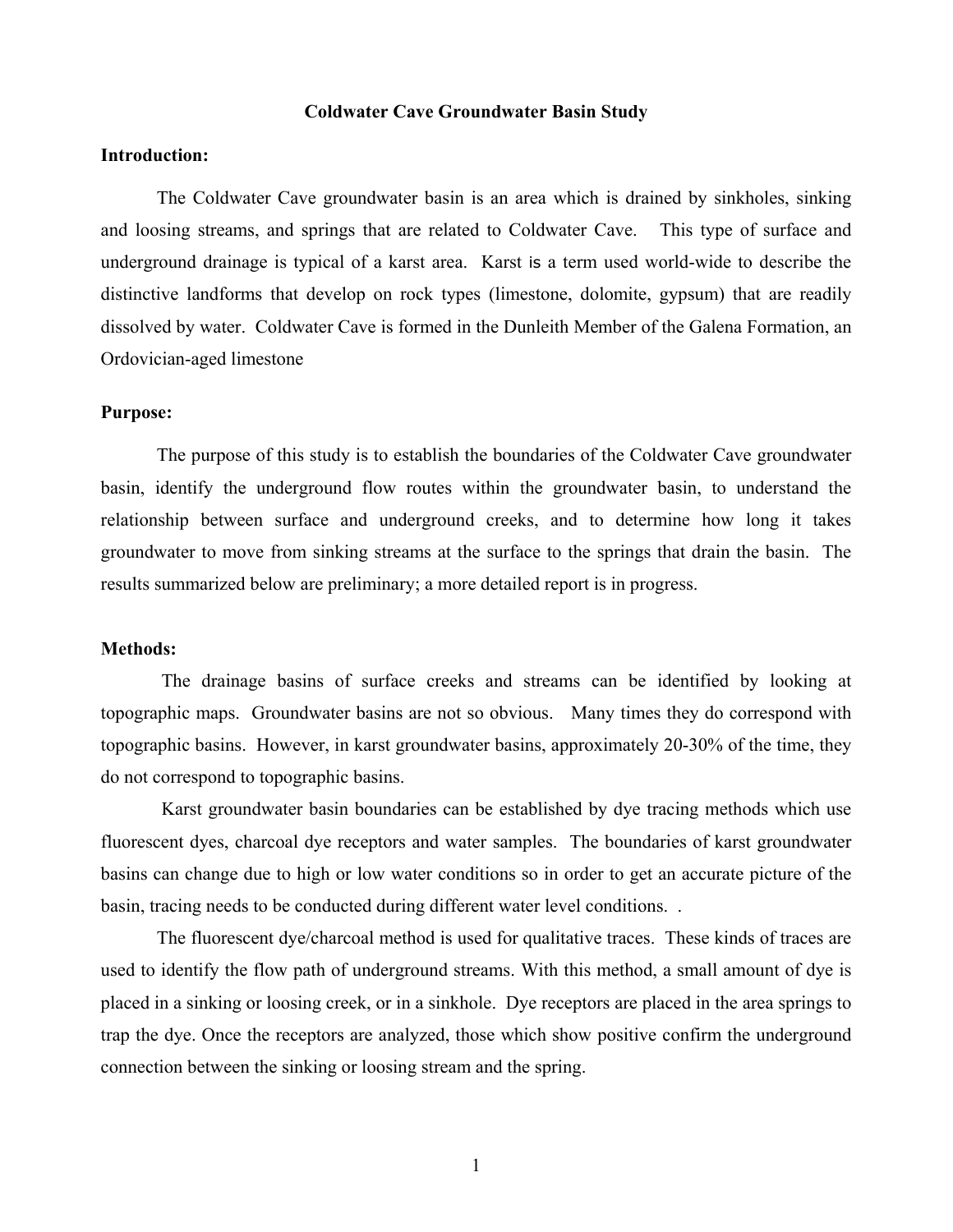Quantitative dye traces are conducted to determine the travel time of underground streams. With this method, a small amount of dye is placed in a sinking or loosing creek or in a sinkhole. Rather than using dye receptors, water samples are collected at set intervals over a 24 to 48 hour period. Analysis of the water samples will show when the dye passed the sampling location. Both dye tracing methods were used to study the Coldwater Cave Groundwater Basin.

#### **Fluorescent Dyes:**

Three fluorescent dyes were used for this study: They included:

| Dye          | <b>Color Index Name</b> |
|--------------|-------------------------|
| Eosine       | Acid Red 97             |
| Fluorescein  | Acid Yellow 73          |
| Rhodamine WT | Acid Red 52             |

All of these dyes are non-toxic and biodegradable. Eosine and Fluorescein come in powder form and are mixed with water on site. Fluorescein is a red powder which turns green when mixed with water. Eosine is a red power which stays red when it is mixed with water. Rhodamine WT is bought pre-mixed and is red in color and turns the water red.

The amount of dye that used for each trace was determined by the speculated distance that the dye needed to traverse in order to reach a monitoring point.

## **Dye Receptors:**

In order to determine if dye has passed through the system, charcoal dye receptors are placed in springs or at stream passage intersections of cave passages to trap dye. The dye receptors are made up of 4.6 grams (less than two teaspoonfuls) of activated coconut charcoal. The charcoal is enclosed in a 2 x 2 inch packet made up of fiberglass screening (like the kind used for window screens). The packet is secured to rocks or other natural features at the mouth of a spring. In the cave, we secured the receptors to 3 lb. vinyl-coated weights. These are further secured to mud banks with tent stakes.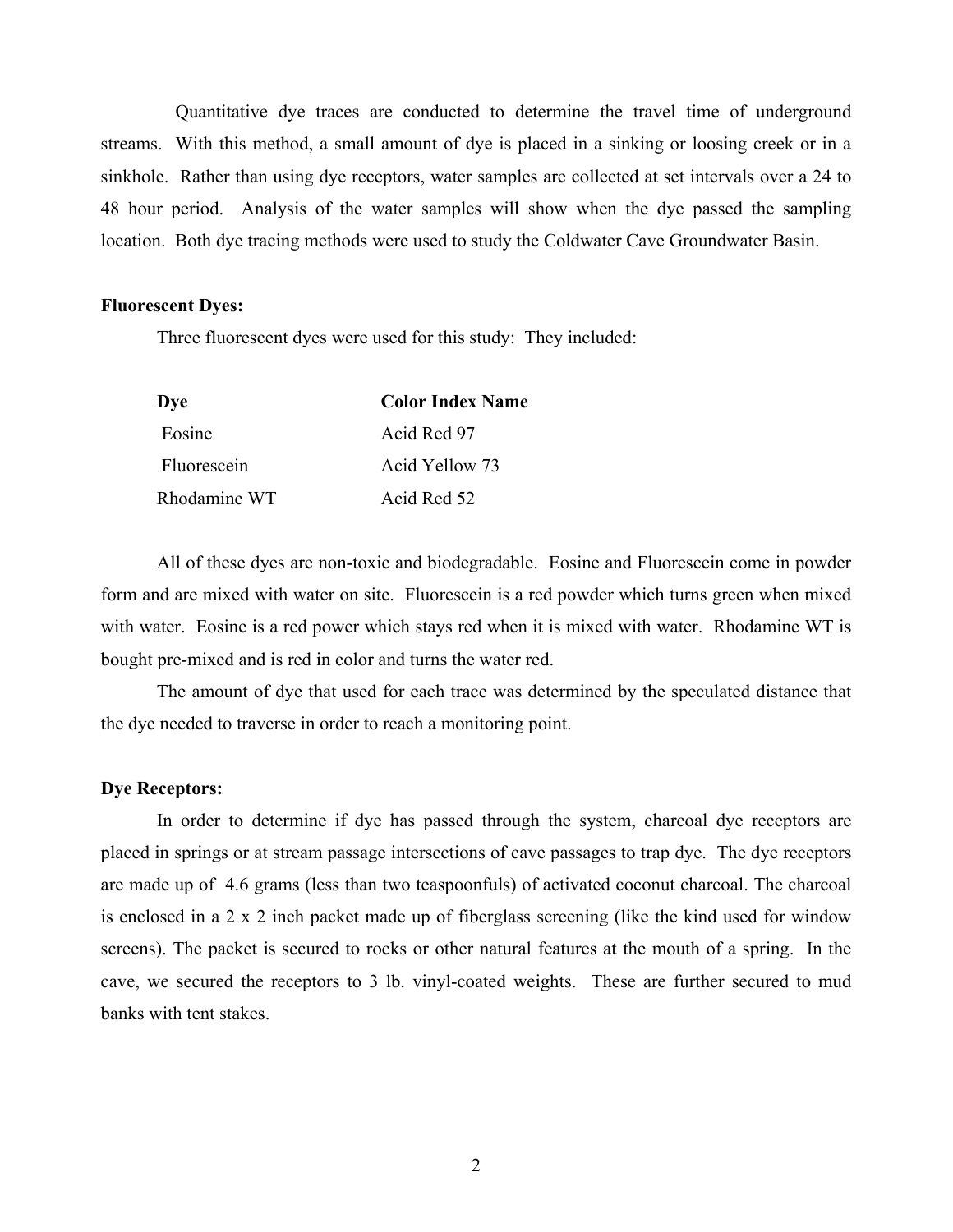#### **Monitoring Sites:**

A total of 24 sites were used to monitor for dye. Thirteen sites were located within Coldwater Cave. Eleven sites were located either at springs or at places on the Upper Iowa River. All sites were not used for all traces. During the qualitative traces, charcoal dye receptors were placed at various sites. During the quantitative trace, water samples were taken from the shaft entrance of Coldwater Cave.

## **Dye Trace Analysis:**

Once the dye receptors were collected from each monitored site, they were sent to the Water Quality Lab at Mammoth Cave National Park, Kentucky. The charcoal receptors were washed and half of the charcoal was placed in a plastic container. An elutant was poured on the charcoal and the sample was allowed to sit for 45 minutes. If the charcoal picked up dye, it would be removed by the elutant. The elutant is poured into a clear plastic vial and analyzed on a scanning spectrofluorphotometer. This instrument measures the unique emission and excitation wavelengths for the various dyes and can detect dye to parts per billion.

#### **Dye Trace Results:**

A total of nine dye traces were conducted from July 2002 through August of 2003. Figure 1 shows all of the dye trace results. Following is a summary of the traces.

For Traces 1, 3 and 4, dye was injected at a sinking stream at Elliot Creek (Trace 1 & 4) and at a loosing stream at lower Coldwater Creek (Trace 3). All of the dye was detected either at Serendipity Spring or on the Upper Iowa River several hundred feet downstream of that spring. No dye was detected in Coldwater Cave or at Coldwater Spring. These traces indicate that the sinking stream at Elliot Creek and the loosing section of Coldwater Creek are not part of the Coldwater Cave Groundwater Basin.

Trace 5 dye was injected at Pine Creek where it flows just south of A18. The dye was detected at Carolan Spring. Trace 6 dye was injected inside of Coldwater Cave approximately one mile downstream of the Flatland Entrance shaft. Dye was detected at three major side passage located upstream of the natural spring entrance. Dye was also detected at Coldwater Spring and at Carolan Spring.

Trace 7 was the only quantitative trace done in this study so far. Dye was injected in Deer Creek in a section of the creek that looses water. Dye was detected in the upstream section of the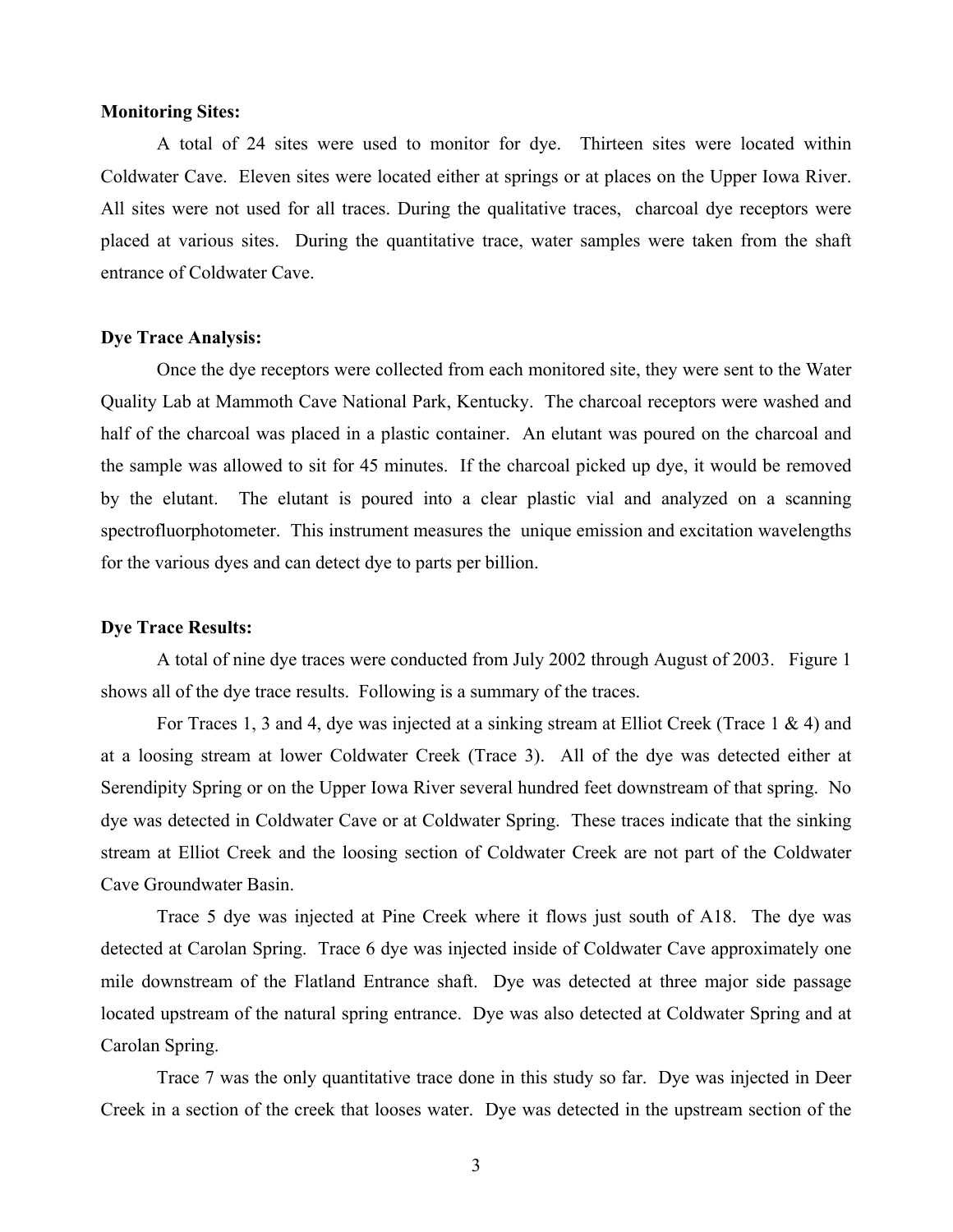cave, at the Flatland Entrance shaft and at Coldwater Spring. It took a total of 19 hours for the dye to travel from Deer Creek to the Flatland Entrance Shaft. This means that the dye was traveling at 500 feet per hour. During a quantitative dye trace conducted in 1986 during much higher water level conditions, dye was injected in a sinkhole approximately 500 feet downstream of the Deer Creek sink point. Dye was detected at the Flatland Entrance shaft less than 6 hours after injection. Travel time for the dye during high water was approximately 2000 feet/hour.

During Trace 9, dye was injected in Pine Creek in an area where the creek looses water in several places. Dye was detected in the major side passages in the upstream section of the cave, at Coldwater Spring and at Carolan Spring.

Traces 5, 6, 7, and 9 indicate that Coldwater Spring and Carolan Spring are both part of the Coldwater Cave Groundwater Basin. Deer Creek and Pine Creek both loose water to Coldwater Cave.

For Trace 2, dye was injected in East Pine Creek where it flows across the Willowglen Nursery. For this trace, dye was not detected at Hoppin Spring. However, there was a positive trace at the bridge that crosses East Pine Creek on Pine Creek Road. It's most probable that the dye flowed out of Marlow Spring. We speculate that this spring drains the lower section of East Pine Creek during high water and during normal flow drains areas of Silver Creek to the northeast.

Dye was injected at the bridge located south of A18, near the Willowglen Nursery. The creek was sinking approximately 1000 feet downstream of the bridge. Dye was detected only at Hoppin Spring. This shows that Hoppin Spring is part of a completely separate groundwater basin from the Coldwater Groundwater Basin and from the basin that drains to Marlow Spring.

Rimstone River Spring, which is located downstream of the Pine Creek Road bridge never showed any dye. This means that this spring is part of yet another groundwater basin. Its source of water is unknown but we speculate that this is part of the Silver Creek underground drainage.

## **Conclusions:**

During the course of this study we found not only the boundaries of the Coldwater Cave Groundwater Basin, but also found that there are 4 additional groundwater basins located parallel to and adjacent to the Coldwater Cave Groundwater basin. Figure 1 shows the inferred flow routes of water through four of the 5 basins. Information from a quantitative dye trace conducted in 1986 coupled with that from the 2003 quantitative trace illustrate that groundwater can move from surface inputs to springs in a matter of hours.

4